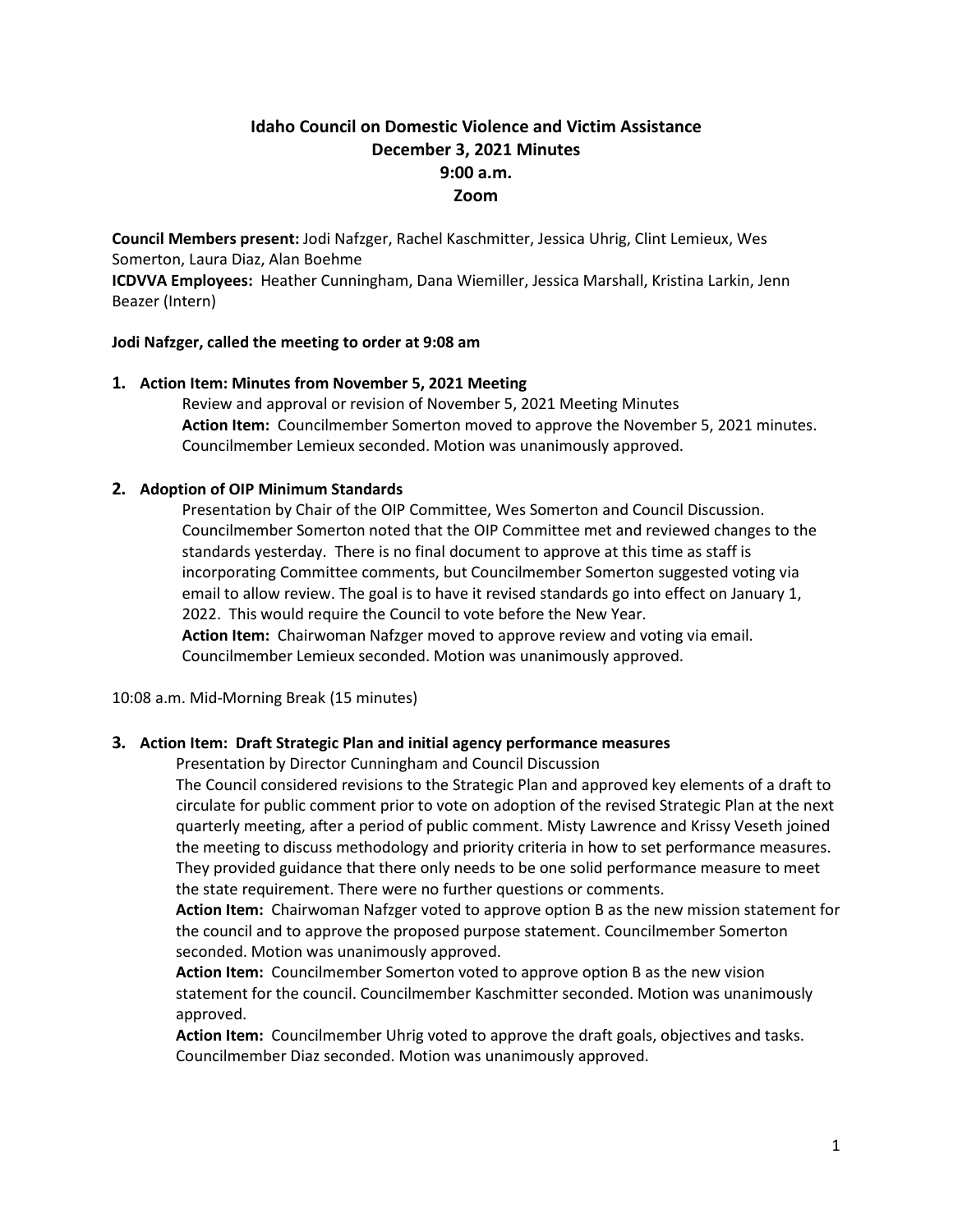#### **4. Negotiated Rulemaking Update**

Director Cunningham reported that the initial negotiated rulemaking was well attended with good stakeholder involvement and that the next session will be in two weeks. Councilman Somerton, Councilwoman Uhrig and Councilwoman Nafzger are participating in the process.

12:00 MST/11:00am PST Mid-day Lunch Break *(1 hour)* 

#### **5. Action Item: New Policy on State DV Fund Reimbursement Requirement**

Presentation by Kristina Larkin and Council Discussion

Grant Manager Kristina Larkin, provided an overview of the statute, Idaho Code 39-5211, which has a minimum reimbursement requirement for victims and proposed new policy language. The suggested revision was to adopt a zero dollar reimbursement policy. The zero dollar reimbursement policy matches Federal guidelines that prohibit programs from changing clients for services. Councilmember Somerton noted that defendants are not often required to pay restitution, so victims of crimes should not be expected to pay for victim services. **Action Item:** Councilmember Somerton moved to approve. Chairwoman Nafzger seconded. Motion was unanimously approved.

## **6. Action Item: Existing Policy Manual Revisions**

Presentation by Director Cunningham and Council Discussion Director Cunningham discussed the updates to the existing policy manual. These mainly included cleaning up policy language and staffing roles, not substantive changes. The Subrecipient Eligibility Verification policy had substantive changes that made it applicable to all funding streams, not just VOCA. There were no further questions or discussion. **Action Item:** Councilmember Boehme moved to approve. Councilmember Somerton seconded. Motion was unanimously approved.

## **7. Potential Repeal of Council Bylaws/Adoption of Policies instead**

Presentation by Director Cunningham and Council Discussion Director Cunningham provided overview of using agency policies instead of bylaws, which are out of date. Chairwoman Nafzger recommended that the council members review the bylaws and then come to the next meeting with any revisions or suggestions. Director Cunningham noted that the switch from bylaws to policies could include a "Conflict of Interest" policy and other similar items. Chairwoman Nafzger requested that staff sends an email with a deadline for review of the current bylaws, and notes for other policy items needed for the council and that the item be taken up next meeting.

## **8. Audit Updates**

Presentation by Director Cunningham and Council Discussion Director Cunningham updated the council on the status of the State and Federal audits. It is uncertain if there will be an LSO audit this year, but all Federal audits are now closed. A VOCA monitoring is anticipated sometime in the first quarter of 2022.

## **9. Available Funding Updates**

Presentation by Director Cunningham and Council Discussion Director Cunningham reviewed the current status of the FVPSA supplemental funding availability. This includes \$1.2 million in Sexual Assault funds, \$2.2 million in COVID testing and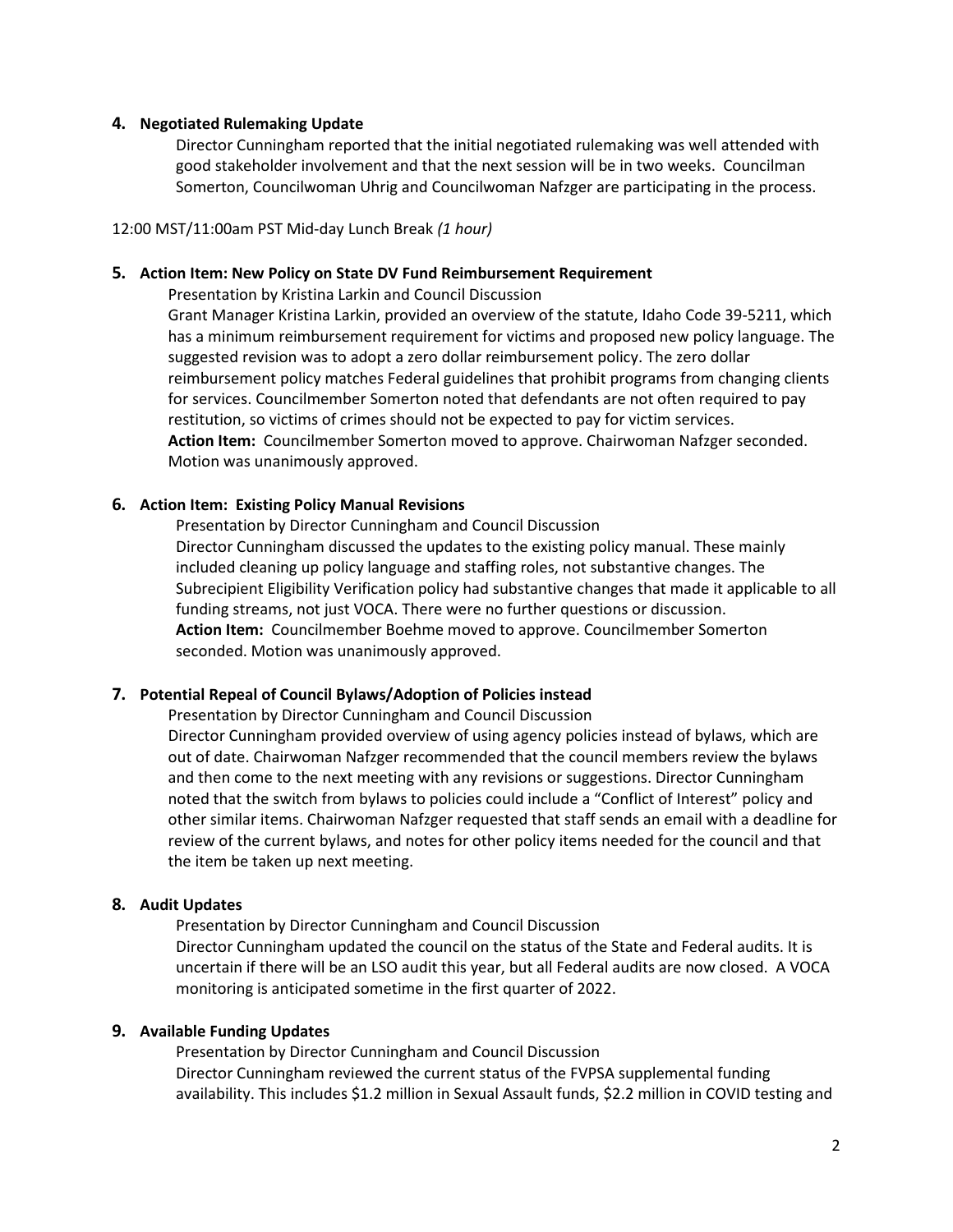mitigation funds, and less than \$100,000 remaining in FVPSA ARP funds to be allocated. The COVID testing and mitigation funds have a stricter scope and our FVPSA Officer would need to sign off on a proposed plan. These additional FVPSA relief funds would help offset the VOCA reductions if programs are able to use them within the required scope. ICDVVA is also requesting additional discretionary ARPA funds through the state, but this requires going to the legislature for approval. This budget request will be considered during the next legislative session. Director Cunningham also discussed the possibility of requesting a no-cost one year extension of the VOCA 2019 or 2020 funds to help maintain a consistent funding level. This proposal would have to be approved by the VOCA Administrators.

#### **10. Council Honorarium & Travel Reimbursements**

Presentation by Director Cunningham and Council Discussion Director Cunningham discussed staff efforts to confirm the policy and procedure on reimbursements regarding travel expenses for council members. The current process is unclear, and staff has been working with DHW to clarify policies for allowable expenses and per diem rates. Director Cunningham also brought up council honorariums for non-quarterly meetings, such as negotiated rulemaking or conference planning. Discussion was had on whether council members should receive reimbursement and/or honorarium for attending other ICDVVA meetings. The Councilmembers discussed volunteering their time, but still having the option to opt in for the honorarium. Chairwoman Nafzger echoed the idea of each council member determining if they want reimbursement and/or honorarium or not. Director Cunningham proposed that the council members can indicate if they want their honorarium for additional meetings, and then send those requests to the Chair for approval if there is ambiguity. No further discussion or questions from the Council.

2:30 p.m. Mid-Afternoon Break (15 minutes)

#### **Standing Items:**

#### **11. FY22 Update – Financial Report (Year to Date Grant Expenditures)**

Presentation by Dana Wiemiller

Grants Supervisor, Dana Wiemiller, provided an update on the current status of the FY22 awards which included year to date expenditures for each agency. No further discussion or questions from the Council.

#### **12. Monitoring Update**

#### Presentation by Dana Wiemiller

Grants Supervisor, Dana Wiemiller, updated the Council on agency grant monitoring and also shared the updated risk assessment form. She explained how the monitoring ties into the agency risk assessment, along with other factors such as reimbursement timeliness. All programs need to be monitored every two years. Since there was only one program monitored in 2020 before the pandemic, it was necessary to monitor every funded program in 2021. The Council is on track to complete all the monitoring this year; most were virtual but some were in person. No further discussion or questions from the Council.

#### **13. Reimbursement Payment Timing Update**

Research Analyst, Jessica Marshall, provided an update to the council on the tracking sheet